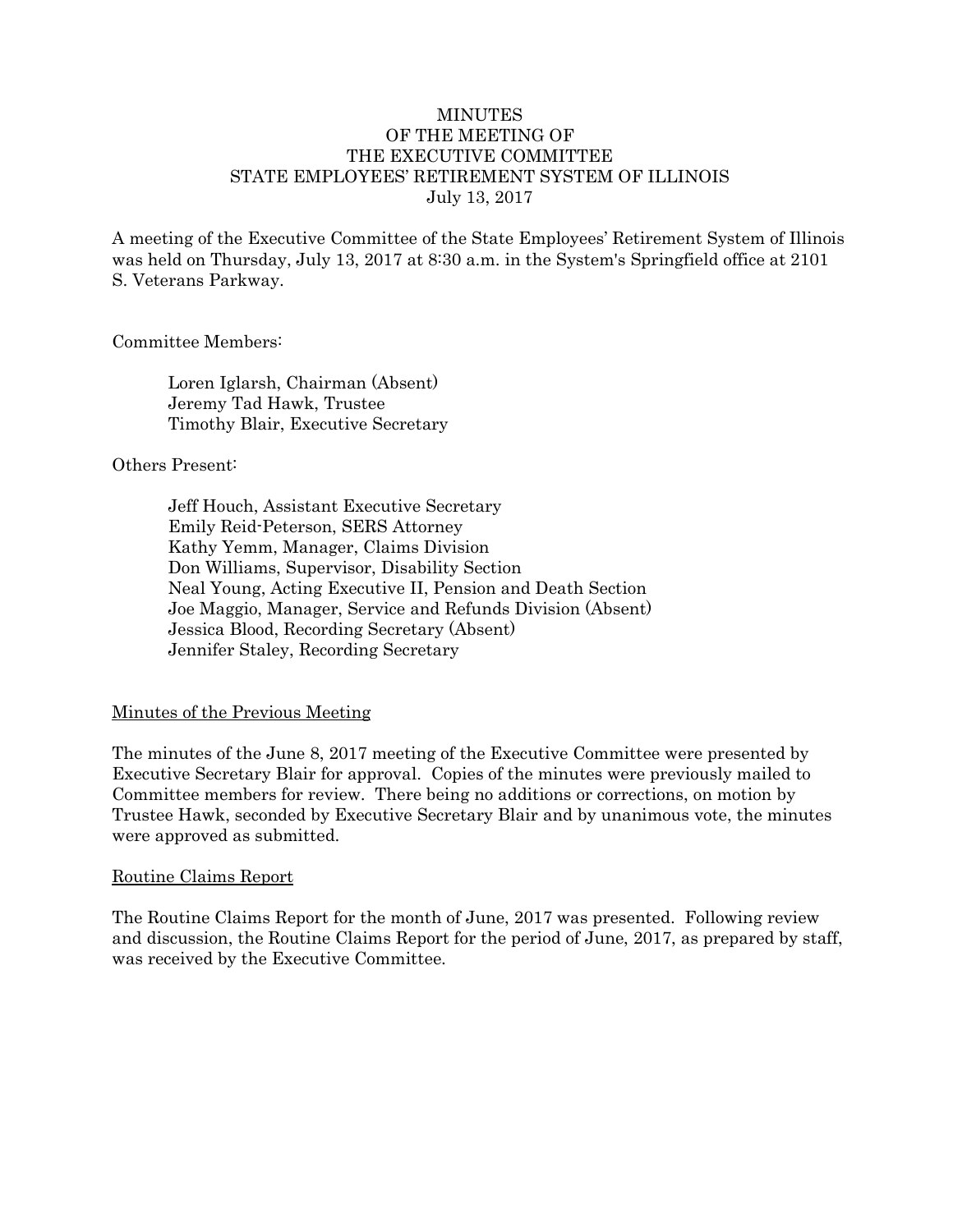# Old Business

# Donmonique Brown – Appeal Denial of Non-Occupational Disability

Donmonique Brown works as a Correctional Officer for IDOC. She last worked on January 13, 2017. She began a medical leave of absence on January 14, 2017 due to medical issues.

Ms. Brown's claim was sent to a SERS medical consultant for review. Per the consultant, it was determined that Ms. Brown has the ability to perform her job duties.

At the June 8, 2017 Executive Committee meeting, the Executive Committee asked for additional vocational information from the member's agency. This information was received and provided to our medical consultant. The medical consultant's decision remained unchanged.

After reviewing the facts of the case, a motion was made by Executive Secretary Blair to deny Ms. Brown's appeal of the denial of non-occupational disability benefits. The motion was seconded by Trustee Hawk and all were in favor.

## Carol Corgan – Appeal to Receive a Survivor Annuity – Member, Candice Kane Personal Hearing – 9:00 a.m. Springfield

Candice Kane retired effective January 1, 2003. Ms. Kane did not have an eligible survivor and received a survivor contribution refund of \$9,352.77.

Ms. Kane was married in May, 2014. She did not repay the refund prior to her death on March 3, 2017. A \$500.00 death benefit was paid to Ms. Corgan as the named beneficiary.

Ms. Kane's wife, Carol, is requesting a survivor annuity.

After discussion, the Executive Committee agreed to defer Ms. Corgan's case and refer it to Attorney Bochenek for a recommendation.

### Wenona McKeown - Non-Occupational Disability – Personal Hearing – 9:30 a.m. Chicago

Wenona McKeown works as an Employment Security Program Representative for the Illinois Department of Employment Security. She last worked June 12, 2014 and began a medical leave of absence on June 13, 2014. She has not returned to work.

She attended an Independent Medical Exam on May 13, 2017. The physician who performed her evaluation noted that he did not find her disabled from performing her job duties at this time.

She attended a second Independent Medical Exam on May 27, 2017. The physician who performed this evaluation noted that he did not find her disabled from performing her job duties at this time. He stated that based on the job duties outlined, she does not appear to be disabled from her position.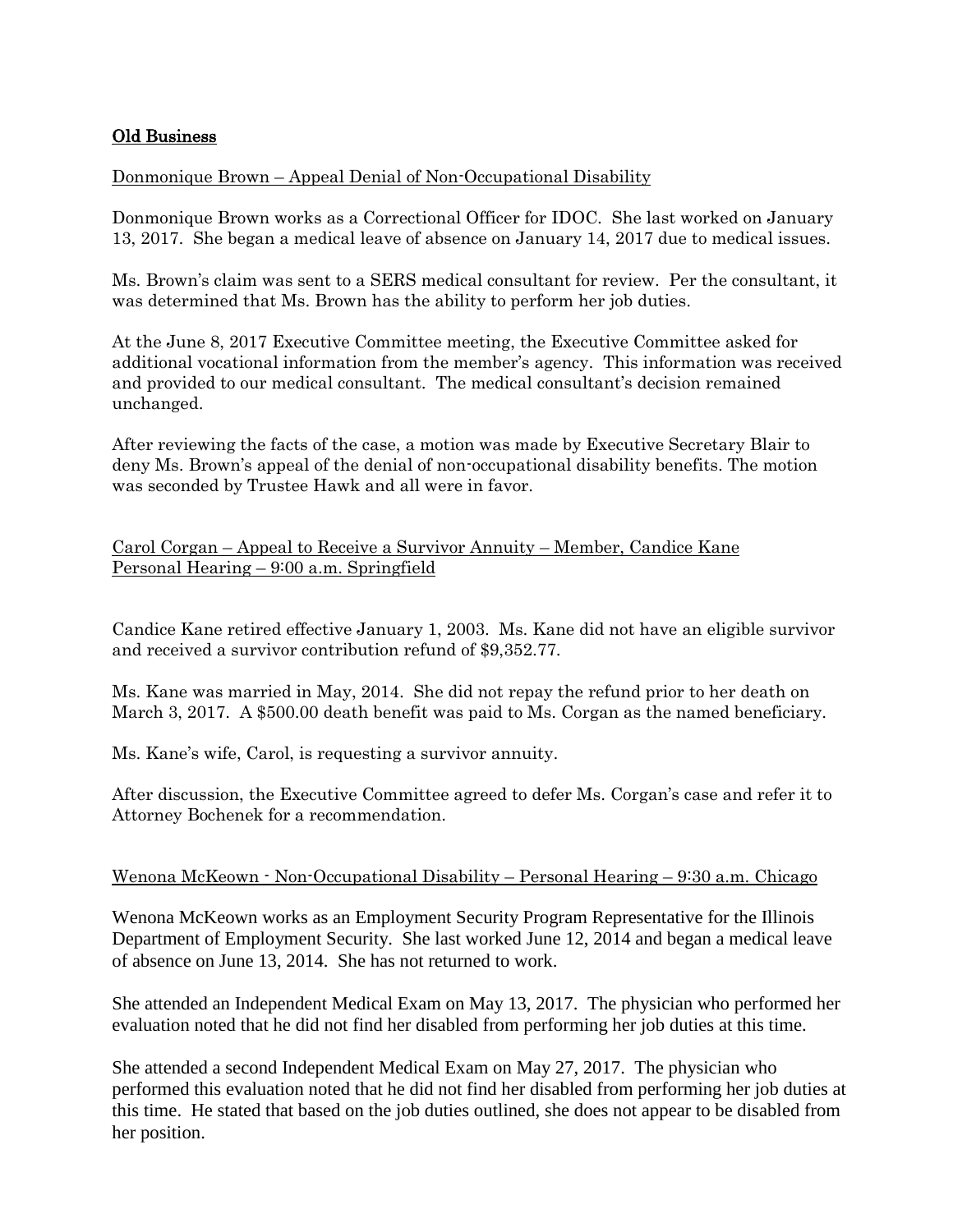Her non-occupational disability benefit, as of this date, will be suspended effective July 31, 2017. Ms. McKeown disagrees with the temporary denial of her benefits and at this time is asking for a personal hearing.

After hearing Ms. McKeown's case, the Executive Committee agreed to defer it until Ms. McKeown presented additional medical documentation to be reviewed.

Dave Oleson - Occupational Disability – Re-appeal for 12 Month Waiver - Deferred

Brad Grotefendt - Occupational Disability – Waiver of 12 Month Filing Period - Deferred

Julie Landrus – Occupational Disability – Waiver of 12 Month Filing Period - Deferred

Claudia Kemple – Non-Occupational Disability – Waiver of 90 Day Filing Period - Deferred

Venasa Veal – Occupational Disability – Waiver of 12 Month Filing Period - Deferred

Joseph Nardiello – Non-Occupational Disability – Appeal to Return to Work by IME - Deferred

### Carmen Parker – Appealing SSA Overpayment Repayment Amount

With the assistance of Midwest Disability, Carmen Parker was approved for a retroactive Social Security disability benefit effective April 1, 2015. The retroactive benefit created an overpayment with SERS totaling \$31,986.00 for the period of April 1, 2015 through September 30, 2016.

Ms. Parker is appealing for a reduction in the monthly repayment amount. During a recent telephone conversation with Ms. Parker, she stated that she is paying \$850.00 in rent, \$593.00 per month car payment, car insurance at \$149.00 per month and electricity at \$40.00 per month. She received \$894.00 per month in SERS disability benefits and \$1,777.00 from SSA. SERS is offsetting her monthly benefit by \$447.00 (half the gross). She currently has a balance of \$31,539.00. The initial calculation for the offset was incorrect. The \$447.00 per month will not repay the overpayment within 60 months. The offset should have been \$533.10 per month.

SERS began notifying Ms. Parker of the overpayment on October 25, 2016 but there has been no response. Due to staffing changes, the record was not reviewed again until May 16, 2017 and a letter was sent stating that since there had been no response, SERS would offset her disability benefit to reduce the liability owed. A deduction of \$447.00 per month (1/2 of the member's gross benefit) began on her June 2017 check.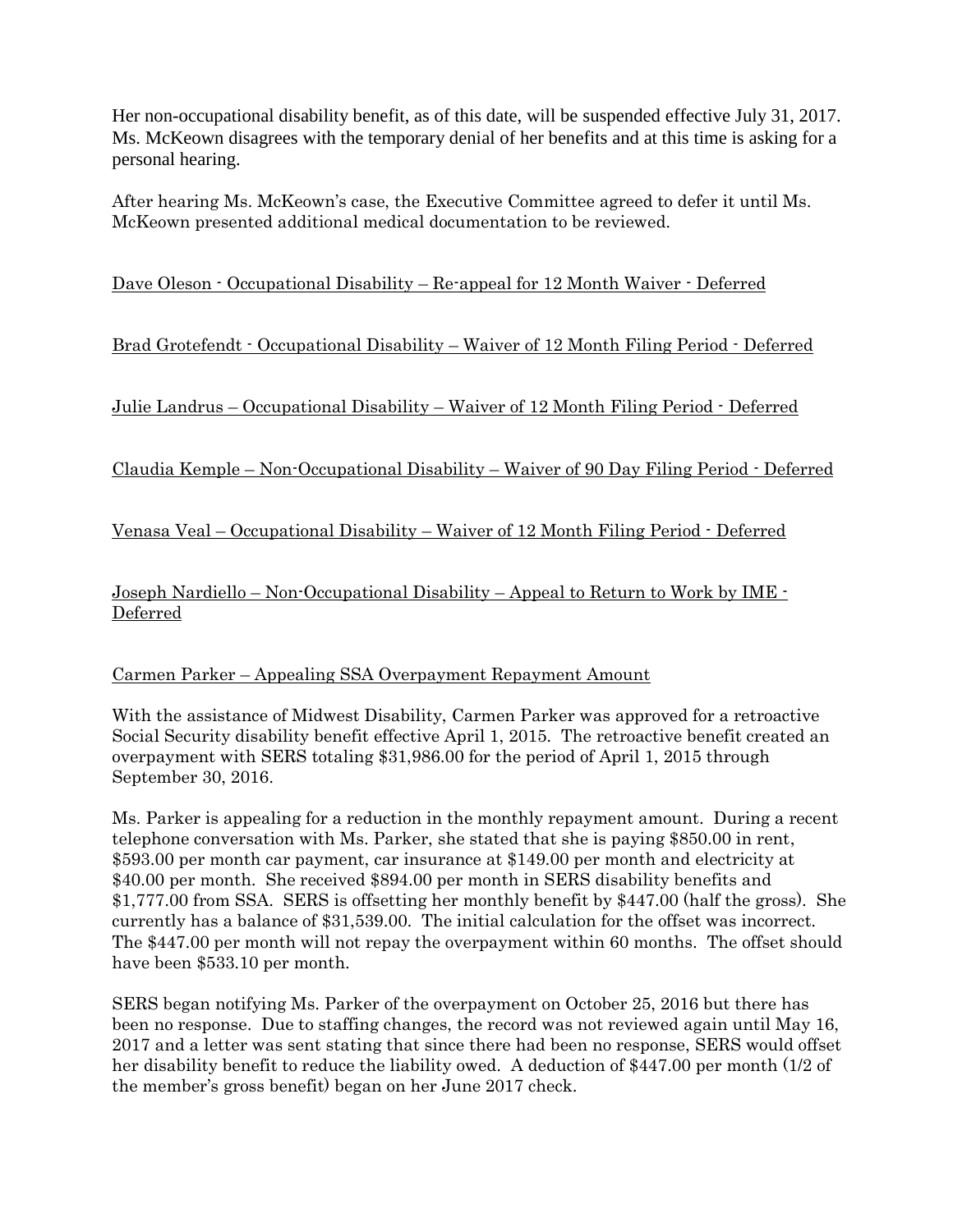Ms. Parker can retire but the gross would be \$20.00 less than what she is receiving in disability benefits. She currently has 10 full years of service which means she will pay more in insurance premiums at retirement.

After some discussion, a motion was made by Executive Secretary Blair to continue with the current \$447.00 monthly repayment and deny Ms. Parker's appeal of her SSA overpayment repayment amount. The motion was seconded by Trustee Hawk and all were in favor.

## Vanessa Lopez - Appealing SSA Overpayment Repayment Amount

Vanessa Lopez was approved for a non-occupational disability benefit September 1, 2016.

Ms. Lopez had initially been approved for a non-occupational disability benefit May 22, 2016 but had filed for Illinois Workers' Compensation making her ineligible for non-occupational benefit effective May 22, 2016 and creating her first overpayment in the amount of \$3,429.82 for the time period of May 22, 2016 through June 19, 2016. A contract agreement was signed to allow a deduction from her disability benefit in the amount of \$200.00 per month effective September 1, 2016. Ms. Lopez had paid \$1,600.00 toward the \$3,429.82 overpayment when the second overpayment occurred.

With the assistance of a law group, Ms. Lopez was approved for a retroactive Social Security disability benefit effective September 1, 2016. The retroactive benefit created an overpayment with SERS totaling \$10,848.75 for the period of September 1, 2016 through March 31, 2017.

The total owed to SERS for the first and second overpayments is \$11,919.57.

SERS began notifying Ms. Lopez of the second overpayment on April 18, 2017. Ms. Lopez contacted SERS on May 12, 2017 and spoke with the overpayment section. She was given information about the repayment policy and that deductions of \$759.00 per month (1/2 of the gross) would begin on her June 2017 check. She said she could not afford that deduction.

Ms. Lopez is appealing to lower her monthly deductions to \$100.00 per month until the lesser overpayment is paid and then raise the payment to \$300.00 per month at that time.

Ms. Lopez is not eligible for a pension at this time.

Following a review of the case and some discussion, a motion was made by Executive Secretary Blair to deny Ms. Lopez's appeal to lower her monthly deduction amount. The motion was seconded by Trustee Hawk and all were in favor.

### Sharon Travis - Appealing SSA Overpayment Repayment Amount

With the assistance of a private law group, Sharon Travis was approved for a retroactive Social Security disability benefit effective February 1, 2016. The retroactive benefit which created an overpayment with SERS totaling \$13,632.00 for the period of February 1, 2016 through September 30, 2016.

SERS began notifying Ms. Travis of the overpayment on October 31, 2016. She contacted SERS on October 3, 2016 and the SERS disability caseworker explained the SSA process.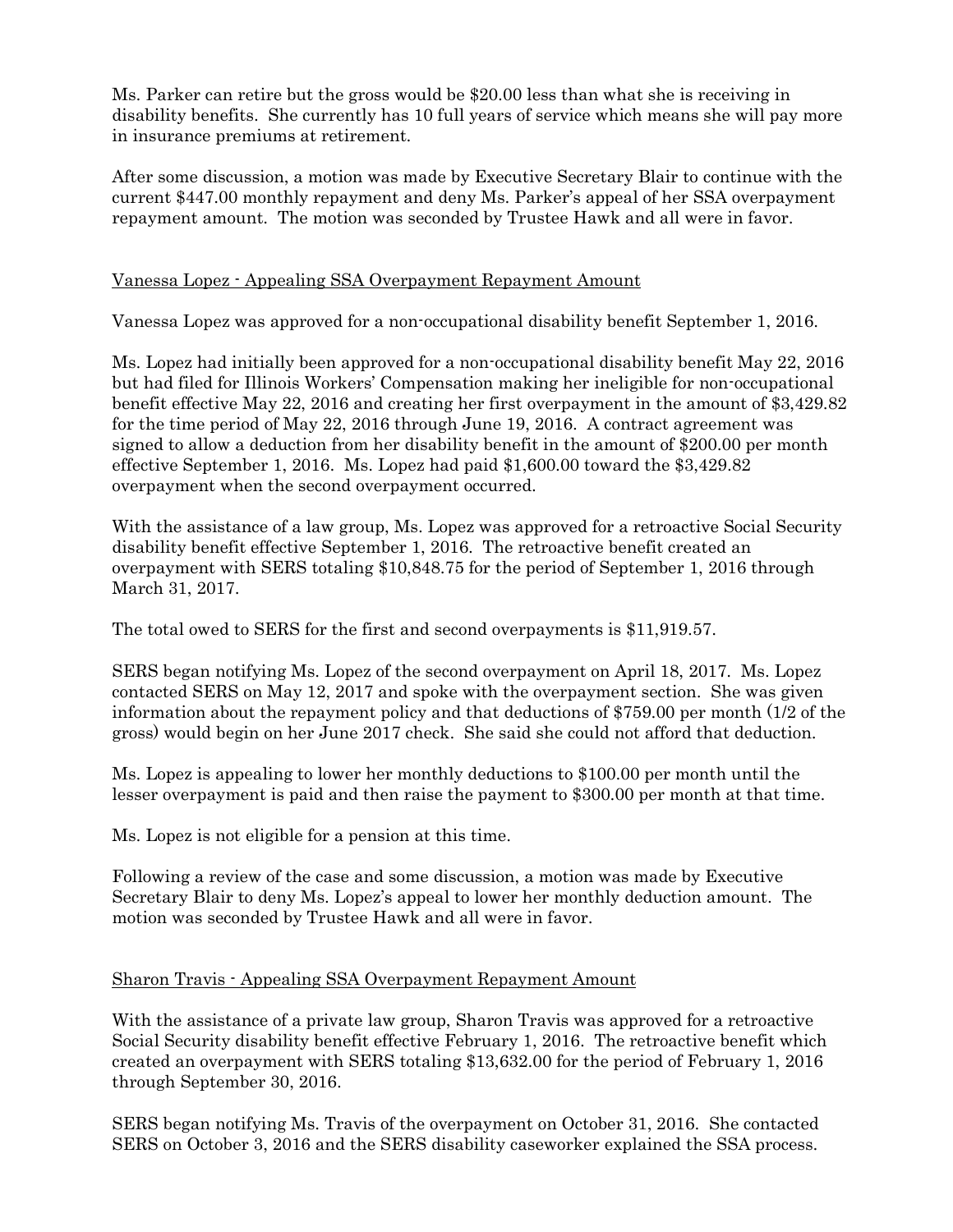Ms. Travis was told she would owe SERS. After that conversation, she never responded to SERS that she had received a check from Social Security. Due to staffing changes, the record was not reviewed again until May 17, 2017 and a letter was sent stating that since there had been no response, SERS would offset her disability benefit to reduce the liability owed. A deduction of \$515.50 (1/2 of the gross less taxes) began on the June 2017 check.

Ms. Travis is not eligible for a pension at this time.

Ms. Travis is appealing to lower the monthly deduction to \$100.00 per month which would take 136 months to repay. Her current income is \$2,735.00 per month (\$1,301.00 from SERS and \$1,704.00 from SSA) and expenses equal \$2,800.00 per month.

Based on a review of the case, a motion was made by Executive Secretary Blair to deny Ms. Travis's appeal to lower her monthly deduction amount. The motion was seconded by Trustee Hawk and all were in favor.

### Conor White – Waiver of Future Survivor Benefits – Member: Loren White

Conor White is currently receiving monthly survivor benefits in the amount of \$1,426.08 based upon his mother's account (Ginger White, 2906 – DOD: January 18, 2017). Conor is a full time student and will no longer be eligible for survivor benefits when he turns age 22 in August of 2018.

Conor's father, Loren White, is now retiring and requesting the widow/survivor contribution refund. In the event Conor's father passes away within the next 13 months, Conor would normally be entitled to the "higher" survivor benefit of approximately \$1,928.

Conor is requesting to waive any possible future survivor benefits based upon his father's membership account and continue to receive survivor benefits from his mother's account. Conor came into the office and signed an agreement to waive any portion of the survivor benefit based upon his father's account.

After some discussion, a motion was made by Trustee Hawk to approve Mr. White's request to waive future survivor benefits. The motion was seconded by Executive Secretary Blair and all were in favor.

#### Helene Hoffman – Reverse Service Purchase

Helene Hoffman is requesting to reverse her recent purchase of her qualifying period and approve her retirement effective date retroactive to September 1, 2012. She did not understand that the purchase of additional service credit would change her pension benefit period and had confirmed that it would not affect her pension benefits with our office.

After reviewing the facts of the case, a motion was made by Trustee Hawk to approve Ms. Hoffman's request to reverse the recent purchase of her qualifying period and change the effective date of her retirement to September 1, 2012. The motion was seconded by Executive Secretary Blair and all were in favor.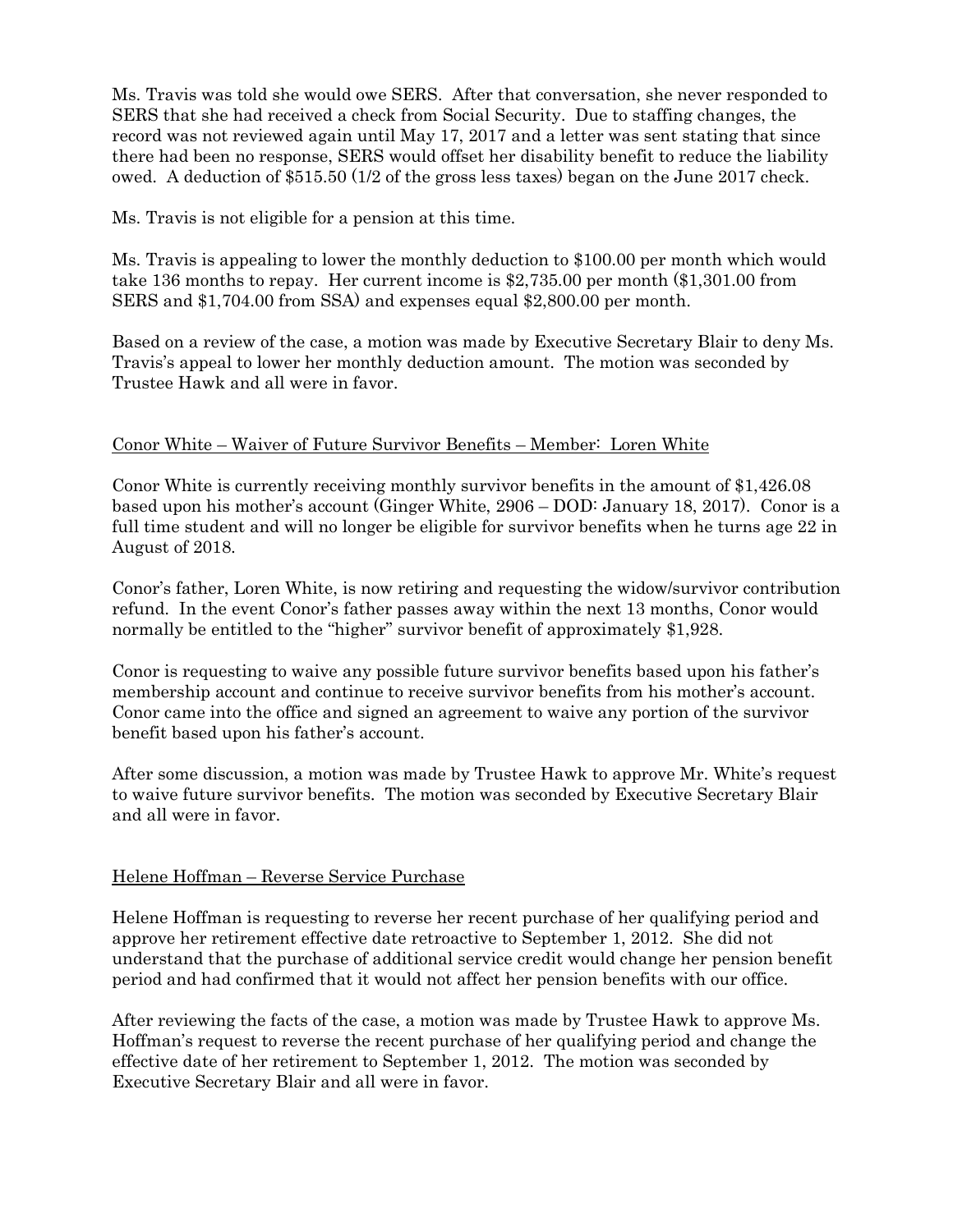# Larry Meyer – Request Return of Refund Payment

Larry Meyer is requesting a written appeal with the Executive Committee. He is asking for return of \$1,318.90 that he paid for the repayment of a refund. He was advised by IMRF that the time was concurrent employment.

After some discussion, a motion was made by Trustee Hawk to approve Mr. Meyer's request for return of the repayment of his refund. The motion was seconded by Executive Secretary Blair and all were in favor.

### Cynthia Janzen-Sanchez – Appeal to Receive a Survivor Annuity Member, Salomon Sanchez, Jr.

Salomon Sanchez, Jr., retired effective November 1, 2001. Mr. Sanchez did not have an eligible survivor and received a survivor contribution refund of \$4,231.24.

Mr. Sanchez was married on September 23, 2010. He did not repay the refund prior to his death on May 18, 2017. A \$500.00 death benefit is due his named beneficiary.

Mr. Sanchez's wife, Cynthia, is requesting a survivor annuity and health insurance through SERS.

Following a review of the case and some discussion, a motion was made by Executive Secretary Blair to deny Ms. Janzen-Sanchez's request for a survivor annuity and health insurance through SERS. The motion was seconded by Trustee Hawk and all were in favor.

### Karen Vaccaro – Non-Occupational Disability - Waiver of 90 Day Filing Period - Deferred

### John Kowalski – Appeal Denial of Request to Purchase Service Credit

John Kowalski has requested a written appeal before the Executive Committee. He is attempting to establish creditable service for a period of layoff under the alternative formula.

The law allows an employee who was laid-off, but returned to any State employment to establish creditable service for the period of lay off, not to exceed 3 years, provided that (1) the applicant applies for the creditable service within six months after July 27, 2010, and (2) the applicant does not receive credit for that period under any other provisions of this Code. For service established, the requested employee contributions shall be based on the rate of compensation earned by the employee on the date of returning to employment after the layoff and the contribution rate then in effect.

Based on a review of the case, a motion was made by Trustee Hawk to uphold the denial of Mr. Kowalski's request to establish creditable service for a period of layoff under the alternative formula. The motion was seconded by Executive Secretary Blair and all were in favor.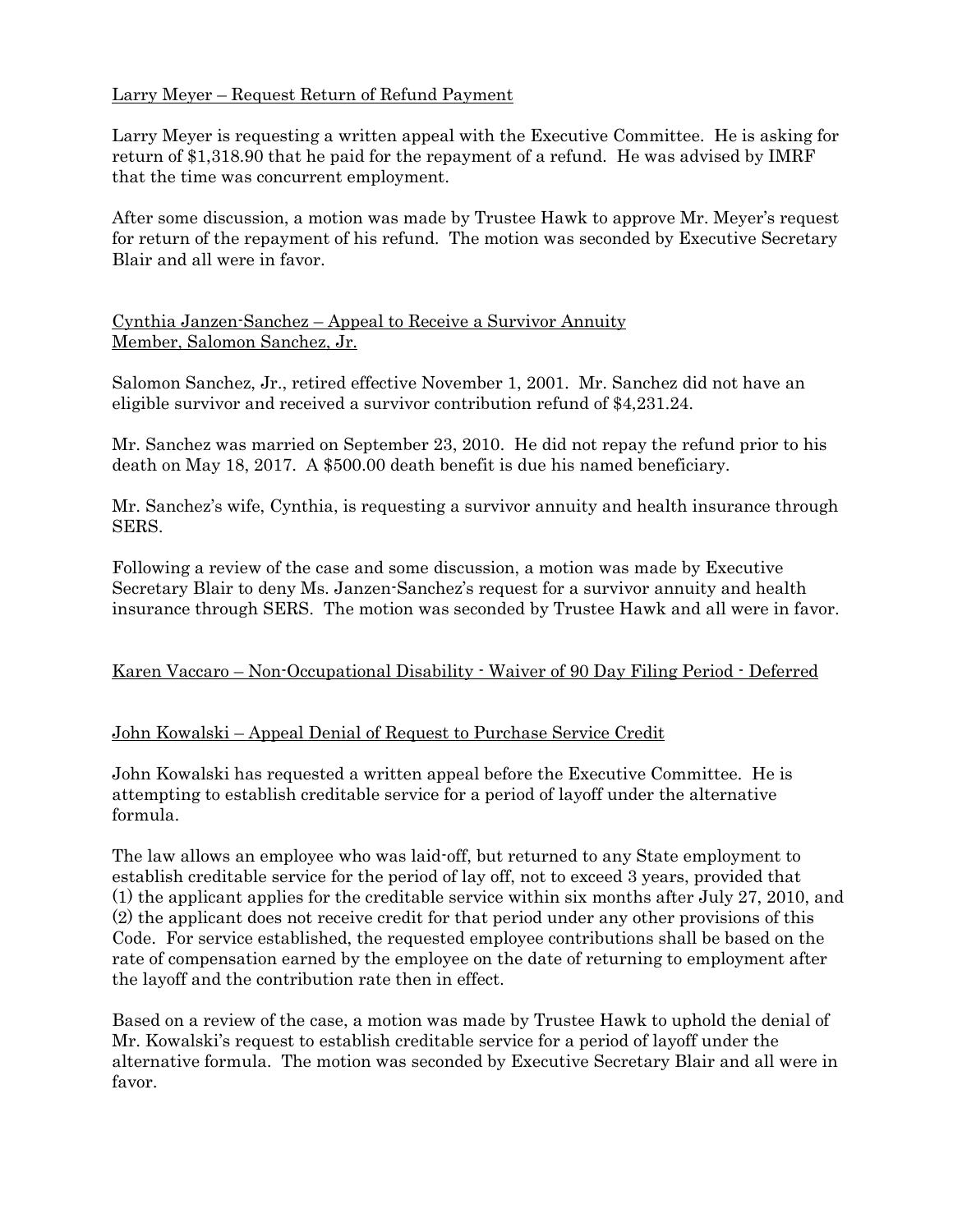### Memo for Payments under \$5.00

Kathy Yemm presented a memo from the Disability Section seeking direction on how to process monthly disability benefits under the \$5.00 threshold which is set by the Illinois Office of the Comptroller.

After some discussion, the members of the Executive Committee chose to establish a policy of making any disability payment under \$5.00 a zero cash benefit.

# Add on:

#### Todd Creviston – Appeal to Receive a Pension Effective May 1, 2017

Todd Creviston retired May 1, 2017.

Prior to his retirement, Mr. Creviston visited the SERS office on April 10, 2017 and met with a Field Services representative. He was provided an estimate with a retirement date of May 1, 2017. This estimate was incorrect however because he was not eligible on this date as he was not yet age 55 with 20 years in the alternative formula and he is short by .25 for the rule of 85.

Mr. Creviston is requesting a pension effective date of May 1, 2017 as he was told by an employee at SERS that he was eligible to retire on this date.

After some discussion, a motion was made by Trustee Hawk to approve Mr. Creviston's request to receive a pension effective May 1, 2017. The motion was seconded by Executive Secretary Blair and all were in favor.

### James McGrady – Non-Occupational Disability – Waiver of 90 Day Filing Period - Deferred

### Dionice Marshall – Appeal Cessation of Non-Occupational Disability and Overpayment

Dionice Marshall works as a Correctional Officer for the Illinois Department of Corrections, Stateville Correctional Center. She last worked May 3, 2013. She began her leave of absence on May 16, 2013 due to medical issues. She has not returned to work.

Ms. Marshall originally began receiving non-occupational disability benefits effective July 5, 2013 with a half time Benefit Expiration Date of February 22, 2017. After receiving medical records showing an earlier medical onset date, the member's effective date was then corrected and adjusted to June 22, 2013. Though the member's benefit start date was corrected on the second worksheet, the Computed Expiration Date was input incorrectly on the second form, thus making it appear that the member had more accrued benefit time along with the ability to receive a SERS benefit 2 years and 10 months longer than the initial calculation.

On three different occasions – September 25, 2014, March 14, 2016 and October 27, 2016, Ms. Marshall was mailed a written verification letter stating that she is entitled to a SERS